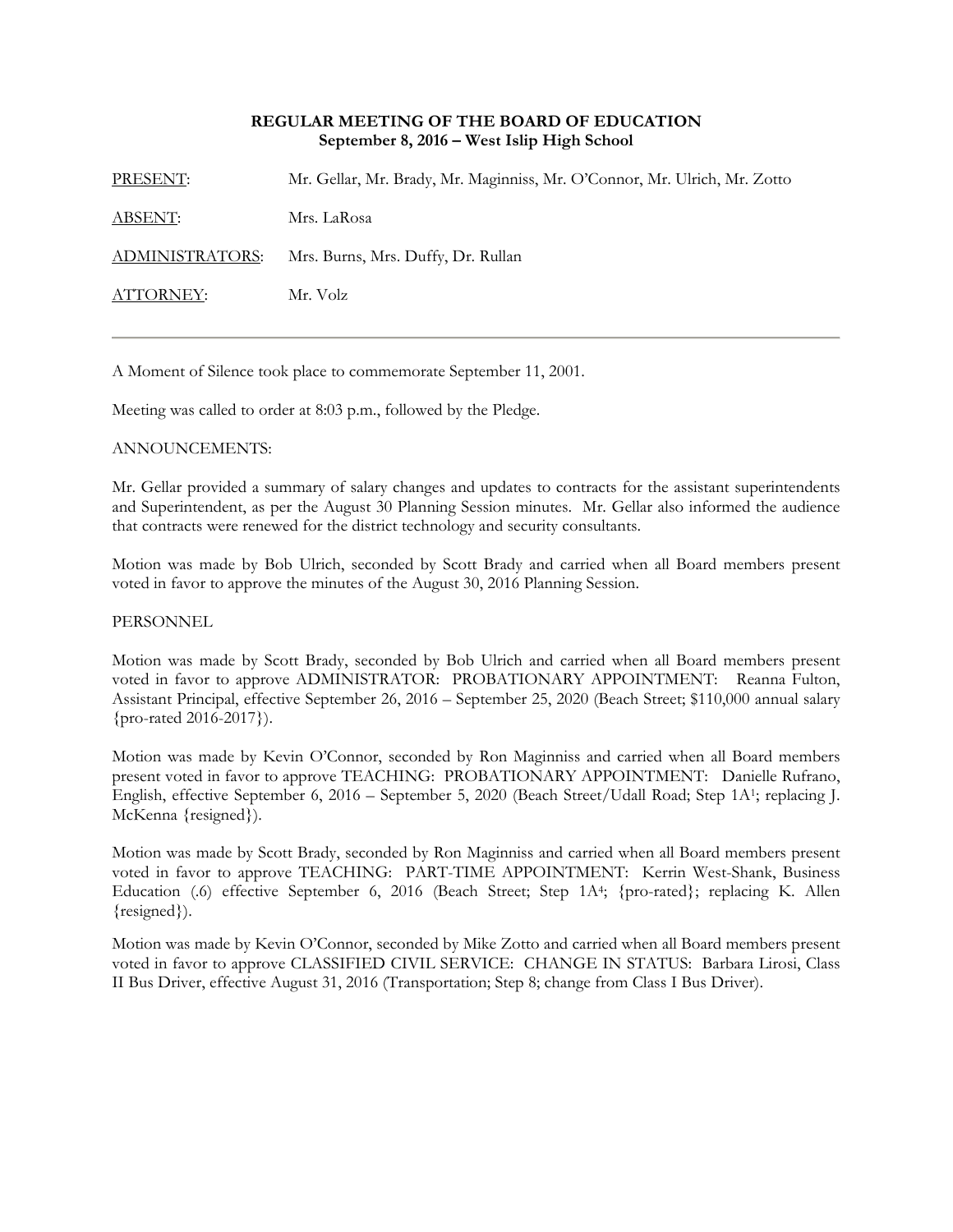Motion was made by Bob Ulrich, seconded by Ron Maginniss and carried when all Board members present voted in favor to approve OTHER: ADULT EDUCATION INSTRUCTORS FALL 2016: Lenny Butler (Community CPR, First Aide) \$30/hr.; Jake Caramico (How Money Works) no cost to West Islip; Steve Cottral (About Boating Safety) no cost to West Islip; Kim Crichton (Pilates, Qigong, Iyengar Yoga, Fitness Mix) \$30/hr.; Mark DiCristo (Volleyball) \$30/hr.; Matthew Haszinger (Volleyball) \$30/hr.; Phyllis Hintze (Ballroom Dancing) \$30/hr.; Claudia Kavitt (Volleyball) \$25/hr.; Bruce Lieberman (Defensive Driving) no cost to West Islip; Jane Loehle (Aquacise) \$35/hr.; Joann Niesen (Volleyball) \$25/hr.; Alexandra Prieto (Zumba) \$30/hr.; Sally Stoll-Depompeo (Fiber Crafts) \$30/hr.; Robert Watts (Introduction to Guitar/Piano)  $$30/hr.$ 

Motion was made by Kevin O'Connor, seconded by Scott Brady and carried when all Board members present voted in favor to approve OTHER: INSTRUCTIONAL SWIM AND FAMILY SWIM PROGRAM 2016-2017: SUPERVISOR (\$40 per hour): Colleen Reilly; LIFEGUARDS (\$10 per hour): John Broderick, Olivia Forcino, Matt Shapiro.

Motion was made by Scott Brady, seconded by Mike Zotto and carried when all Board members present voted in favor to approve OTHER: SUBSTITUTE ADMINISTRATOR: Richard Zeitler, effective September 6, 2016 (Beach Street; \$500 per day).

#### CURRICULUM UPDATE:

Dr. Rullan informed the audience that the opening of school went smoothly. Superintendent Conference Days took place on August 31 and September 1, 2016. Staff participated in training and professional development and prepared classrooms for the new school year. Dr. Rullan also spoke about current goals for the school year, including: Google Apps for Education, K-6 science program, advisory committees, graduation requirements, and college and career readiness.

#### REPORT OF BOARD COMMITTEES

Finance Committee: Bob Ulrich reported on the meeting held on 9/16/16. Items reviewed included the July treasurer's report, July payroll summary, claims audit report, warrants and July financial statements. Surplus items, donation from Ahold Financial Services for Beach Street and three Beach Street PTA donations were also reviewed. Mrs. Duffy reviewed the results of the refinancing of bonds from 2000 that were refinanced in 2005. The principal balance at 7/1/16 was \$18,020,000, and there were five years remaining on the issues. The previous interest rates were 5% to 3.75%, the new issues interest rates for the five years is 1.2% to 3.65%, resulting in a savings of \$947,093 over the next five years. The net savings after costs and adjustments to building aid revenue is \$214,915.

Education Committee: Kevin O'Connor reported on the meeting held on 9/8/2016. Items reviewed included results of the Regents Review program, professional development, and staff training on Google Apps for Education.

Audit Committee: Mr. Gellar reported on the meeting held on 8/30/2016. The Board of Education met with Cullen & Danowski, LLP and reviewed the District's Information Technology protocols. No major concerns were found and a Correction Action Plan will be prepared and approved by the Board for some minor issues.

Buildings and Grounds: Bob Ulrich reported on the meeting held on 9/6/16. Items discussed included the bond projects and the fire sprinkler system installation at Westbrook. Other items discussed were lead testing results, the repair to the Bayview brick wall damaged in a recent auto accident, and the facility permit process.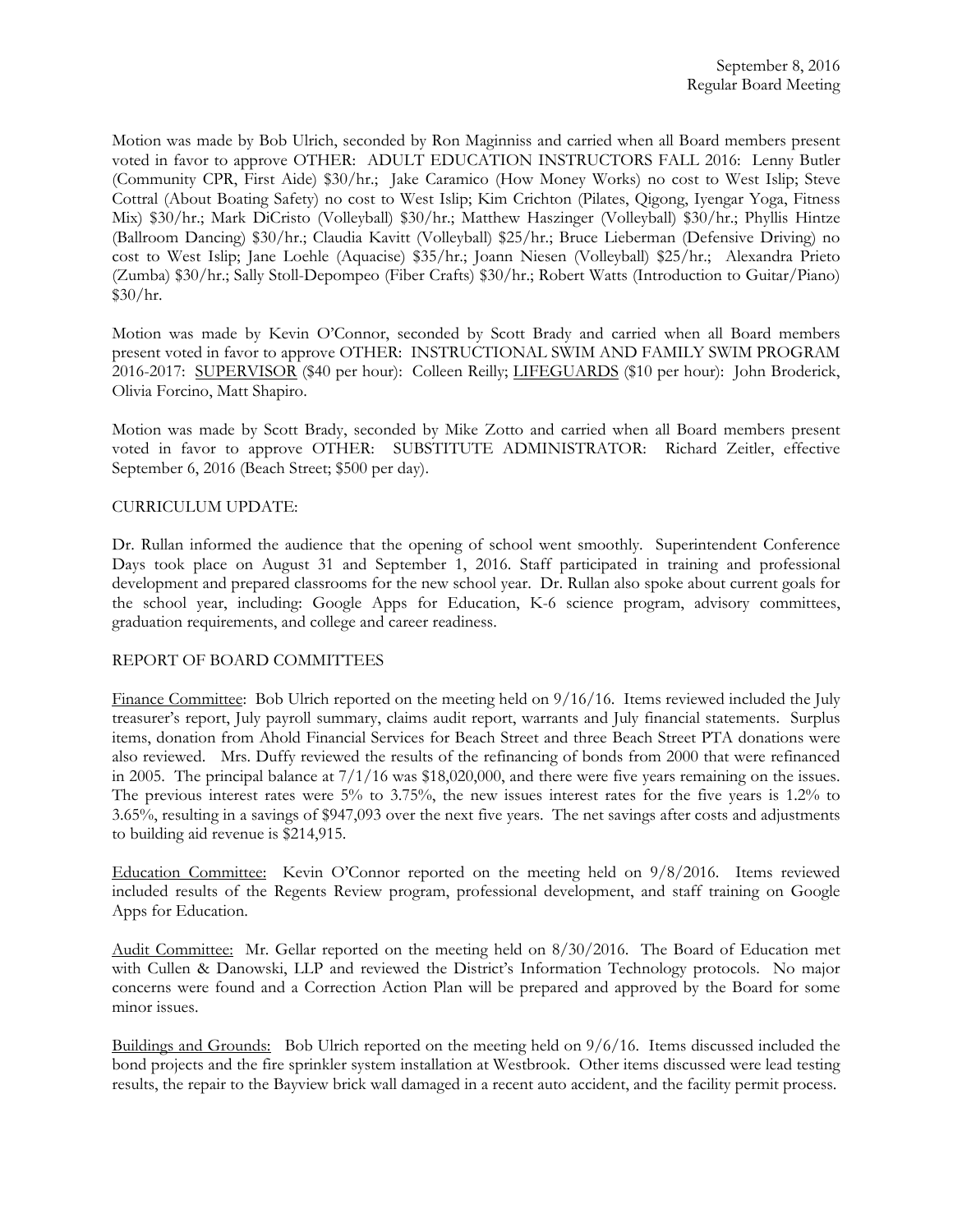Committee on Special Education/Preschool Special Education: Ron Maginniss reported on the meeting held on 9/7/2016. Items discussed included the opening of school, CSE and CPSE recommendations and the hiring of a new Transition Coordinator.

### FINANCIAL MATTERS

The treasurer's report for July was presented. Beginning balance as of 6/30/2016: \$20,456,826.53; ending balance of  $7/31/2016$ : \$47,461.742.89.

Motion was made by Scott Brady, seconded by Bob Ulrich, and carried when all Board members present voted in favor to approve Budget Transfer 3326 for 2015-2016 and Budget Transfers 3314-3327 for 2016-2017.

Motion was made by Kevin O'Connor, seconded by Scott Brady, and carried when all Board members present voted in favor to approve the following surplus items: miscellaneous elementary science textbooks; 1994 International Bus #48 Vin #1HVBBPEN0RH557340.

Motion was made by Bob Ulrich, seconded by Ron Maginniss, and carried when all Board members present voted in favor to approve the following donations: Ahold Financial Services/Beach Street M.S. - \$2,169; Beach Street M.S. PTA/Beach Street M.S. - SCOPE program - \$300.00, Anti-bullying program - \$1,250, Assembly program - \$1,325.

#### PRESIDENT'S REPORT

Mr. Gellar welcomed everyone back to the school year.

# SUPERINTENDENT'S REPORT

Mrs. Burns informed the audience that the opening of school was smooth. The district's technology plan was approved by the state and will be posted on the district website. The Smart Schools Investment Plan is in the process of being approved by the state. The athletic programs are in full swing and Mrs. Burns encouraged residents to attend the events and show their support. Mrs. Burns also thanked the administration, clerical and custodial staffs for their hard work preparing for the opening of school.

The following resident wished to speak during an "Invitation to the Public":

Mrs. Ariana Donovan, 117 Wilherm Lane, West Islip – Mrs. Donovan had questions and concerns regarding the playground bond project at Paul J. Bellew. Mrs. Donovan inquired about the completion date of the playground, basketball court use, playground access on weekends, security measures and a timeline of when bond projects would be completed. Mrs. Burns explained that projects are driven by the state approval process and district priorities. Access to facilities will be discussed in upcoming committee meetings.